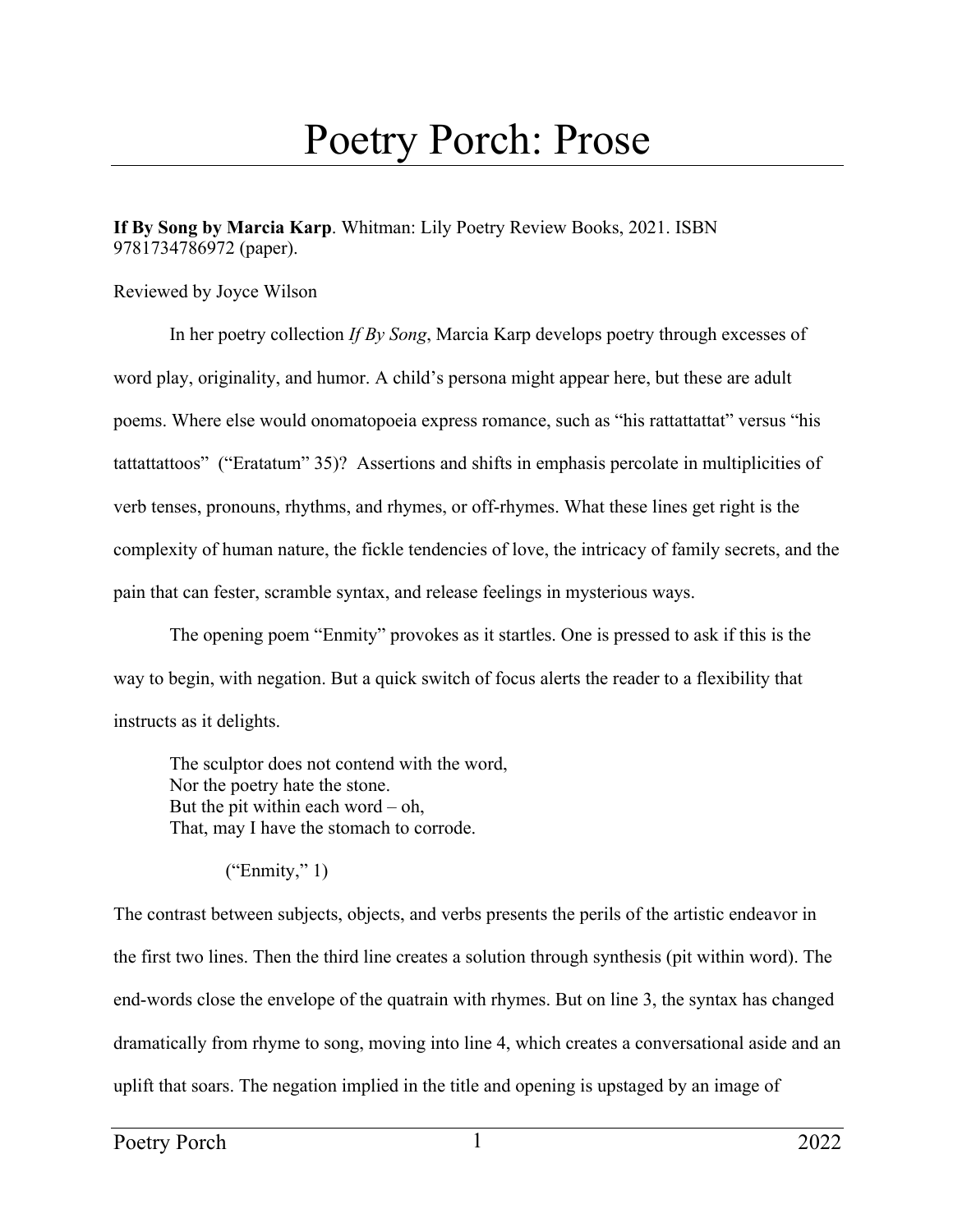digestion, or indigestion, or that of grinding internal sand into pearls. This is not so much about malice as it is about struggle, or process.

Another poem seems to depend on lists of weekly tasks having to do with window shades opened and shut, bills paid, lists checked off, washing, vacuuming, and more. The opening, "The keeping of this house has nothing to do with love" does not convince, however, perhaps because the cat misbehaves, the longing for love has a place on the schedule (Wednesday), and the explosion of feeling on the bus (outside the home) reveals the knowledge of what is missing, the spontaneity of love. Does love depend on spontaneity? Or is love at rest, a form of latency ready to be recognized or awakened?

In a poem about watching the news, short lines warn the complacent reader to pay attention, which to some is a kind of prayer:

We think it is new. We are so, so afraid. We think there has never been, ever been, A thing like our thing. So, we are so afraid.

Just think. A village rapes a girl. A village burns a man.

Here is the maelstrom. Here is the horror. People we like are like people we don't.

("What Is Left," 49)

The first person plural, we, watch the news, first with dread Line 1), then with denial (line 2). The word "like" in line 3 is a preposition, pointing out the subjectivity of sympathy (We think there has never been . . . a thing like ours"). The second stanza, beginning with the imperative "Just think," occurs as an overstatement. Then two lines suggest that what happens in the news consists of group violence on an individual. Stanza 3 pits nature (maelstrom) against an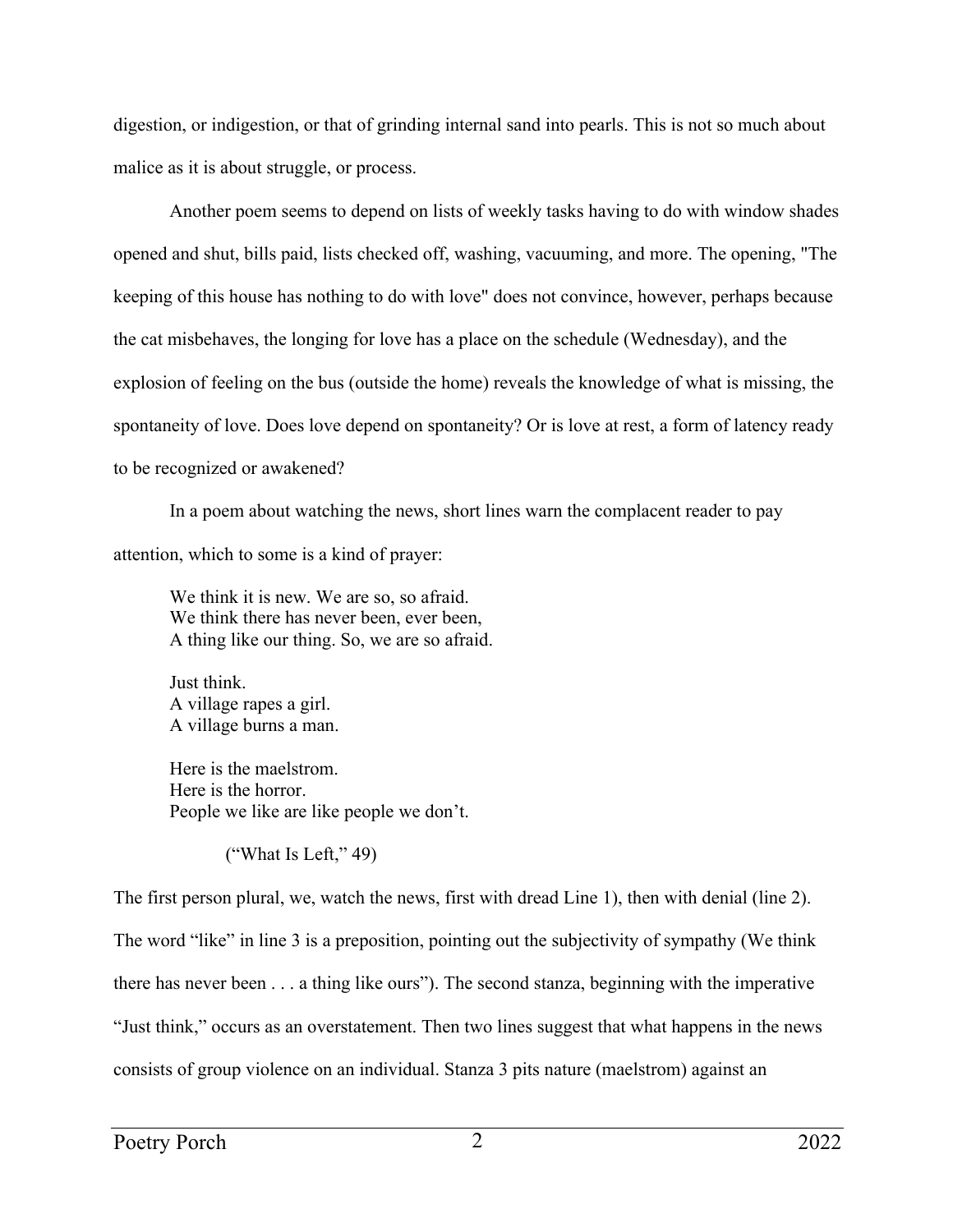abstraction (horror) that we are familiar with. But the verbs from stanza 2 (raping and burning) are about people, and what happens to them. As if to sum up, the third line of stanza 3 begins with our assessment of "people," with the word "like" repeated, as a verb and then as a preposition, designing a sentence of symmetry that encompasses a contradiction. We like [some] people [who] are like [other] people we don't like. This entertaining and harrowing analysis of the news has a satirical tone. We watch and congratulate ourselves that we know something, but the snake devours his tail.

A poem that analyzes the particular goodness of a friend departs from this kind of lineby-line word play and imagines scenes to explain the influence of histories or past experiences, in search of some kind of logic between people that unites them, seemingly without effort. We are familiar with the influence of the Holocaust as passed through genes. But what about friendship? Can our DNA predispose the bonds we form? Karp describes a boy with others who are like strangers to him, but he sees that he is not strange to them. He sees that he is familiar to them, as if they all knew each other from another time, that some kind of association reaches across centuries from a time in which these "cousins" had come to know the boy, known parts of him that he had never known.

I'd glimpsed you, but darkly, And had but a hint that my wide experience Would be your never-failing kindness and reserve That no one but no one could miss, Not even. . . you

("The Good Man," 65)

An awakening has already occurred before; the friendship is preordained, an amplification of the idea of two halves of a soul reuniting. Defining the good friend as having the confidence that